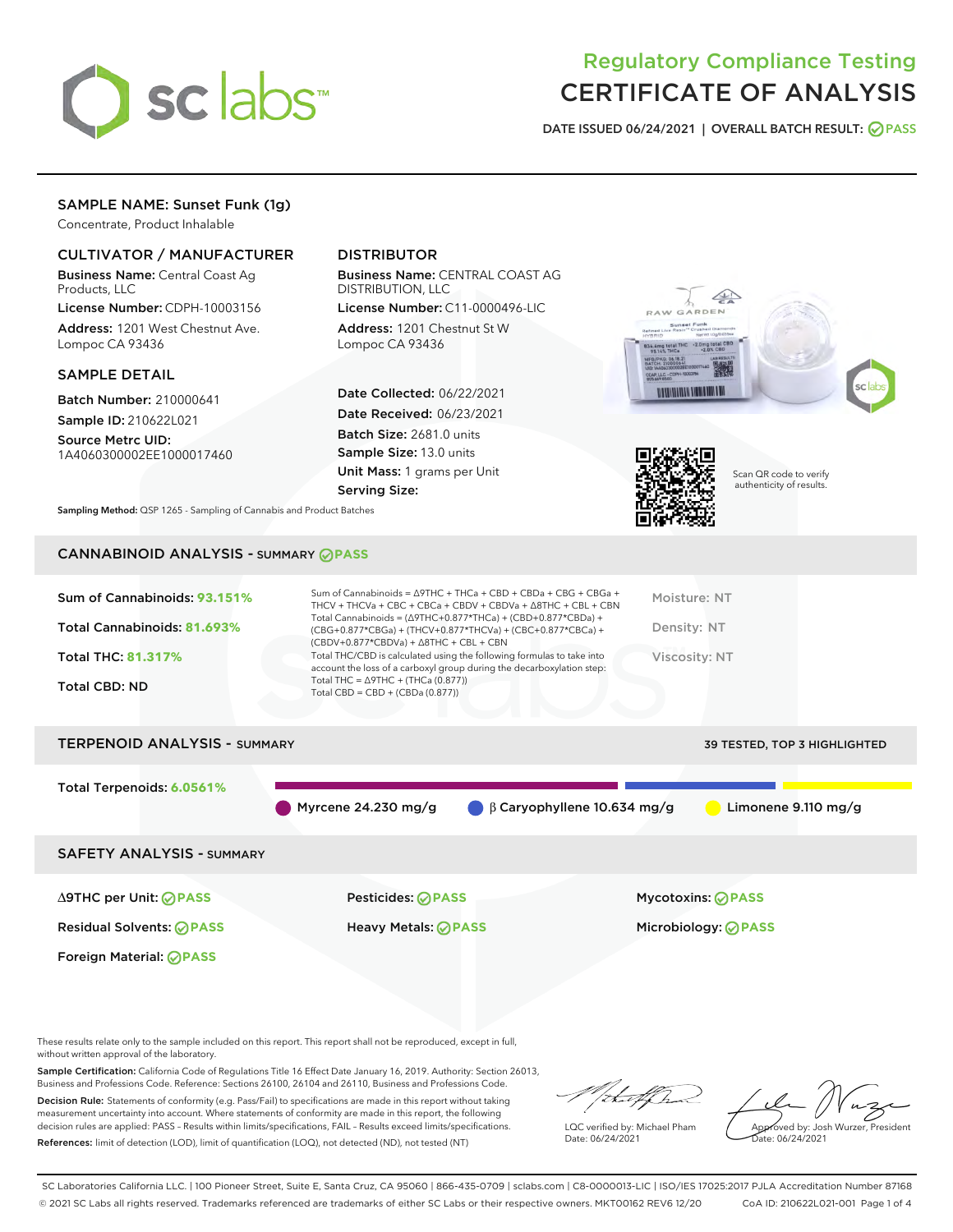



SUNSET FUNK (1G) | DATE ISSUED 06/24/2021 | OVERALL BATCH RESULT: @ PASS

#### CANNABINOID TEST RESULTS - 06/24/2021 2 PASS

Tested by high-performance liquid chromatography with diode-array detection (HPLC-DAD). **Method:** QSP 1157 - Analysis of Cannabinoids by HPLC-DAD

#### TOTAL CANNABINOIDS: **81.693%**

Total Cannabinoids (Total THC) + (Total CBD) + (Total CBG) + (Total THCV) + (Total CBC) + (Total CBDV) + ∆8THC + CBL + CBN

TOTAL THC: **81.317%** Total THC (∆9THC+0.877\*THCa)

TOTAL CBD: ND

Total CBD (CBD+0.877\*CBDa)

TOTAL CBG: ND Total CBG (CBG+0.877\*CBGa)

TOTAL THCV: 0.376% Total THCV (THCV+0.877\*THCVa)

TOTAL CBC: ND Total CBC (CBC+0.877\*CBCa)

TOTAL CBDV: ND Total CBDV (CBDV+0.877\*CBDVa)

| <b>COMPOUND</b>  | LOD/LOQ<br>(mg/g)          | <b>MEASUREMENT</b><br><b>UNCERTAINTY</b><br>(mg/g) | <b>RESULT</b><br>(mg/g) | <b>RESULT</b><br>(%) |
|------------------|----------------------------|----------------------------------------------------|-------------------------|----------------------|
| <b>THCa</b>      | 0.05/0.14                  | ±23.830                                            | 927.22                  | 92.722               |
| <b>THCVa</b>     | 0.07/0.20                  | ±0.205                                             | 4.29                    | 0.429                |
| Δ9THC            | 0.06 / 0.26                | N/A                                                | <b>ND</b>               | <b>ND</b>            |
| $\triangle$ 8THC | 0.1/0.4                    | N/A                                                | <b>ND</b>               | <b>ND</b>            |
| <b>THCV</b>      | 0.1/0.2                    | N/A                                                | <b>ND</b>               | <b>ND</b>            |
| <b>CBD</b>       | 0.07/0.29                  | N/A                                                | <b>ND</b>               | <b>ND</b>            |
| <b>CBDa</b>      | 0.02/0.19                  | N/A                                                | <b>ND</b>               | <b>ND</b>            |
| <b>CBDV</b>      | 0.04/0.15                  | N/A                                                | <b>ND</b>               | <b>ND</b>            |
| <b>CBDVa</b>     | 0.03/0.53                  | N/A                                                | <b>ND</b>               | <b>ND</b>            |
| <b>CBG</b>       | 0.06/0.19                  | N/A                                                | <b>ND</b>               | <b>ND</b>            |
| <b>CBGa</b>      | 0.1 / 0.2                  | N/A                                                | <b>ND</b>               | <b>ND</b>            |
| <b>CBL</b>       | 0.06/0.24                  | N/A                                                | <b>ND</b>               | <b>ND</b>            |
| <b>CBN</b>       | 0.1 / 0.3                  | N/A                                                | <b>ND</b>               | <b>ND</b>            |
| <b>CBC</b>       | 0.2 / 0.5                  | N/A                                                | <b>ND</b>               | <b>ND</b>            |
| <b>CBCa</b>      | 0.07/0.28                  | N/A                                                | <b>ND</b>               | <b>ND</b>            |
|                  | <b>SUM OF CANNABINOIDS</b> |                                                    | 931.51 mg/g             | 93.151%              |

#### **UNIT MASS: 1 grams per Unit**

| ∆9THC per Unit                        | 1120 per-package limit     | <b>ND</b>      | <b>PASS</b>                  |
|---------------------------------------|----------------------------|----------------|------------------------------|
| <b>Total THC per Unit</b>             |                            | 813.17 mg/unit |                              |
| <b>CBD per Unit</b>                   |                            | <b>ND</b>      |                              |
| <b>Total CBD per Unit</b>             |                            | <b>ND</b>      |                              |
| Sum of Cannabinoids<br>per Unit       |                            | 931.51 mg/unit |                              |
| <b>Total Cannabinoids</b><br>per Unit |                            | 816.93 mg/unit |                              |
| <b>MOISTURE TEST RESULT</b>           | <b>DENSITY TEST RESULT</b> |                | <b>VISCOSITY TEST RESULT</b> |

Not Tested

Not Tested

Not Tested

#### TERPENOID TEST RESULTS - 06/24/2021

Terpene analysis utilizing gas chromatography-flame ionization detection (GC-FID). **Method:** QSP 1192 - Analysis of Terpenoids by GC-FID

| <b>COMPOUND</b>         | LOD/LOQ<br>(mg/g) | <b>MEASUREMENT</b><br><b>UNCERTAINTY</b><br>(mg/g) | <b>RESULT</b><br>(mg/g)                         | <b>RESULT</b><br>(%) |
|-------------------------|-------------------|----------------------------------------------------|-------------------------------------------------|----------------------|
| <b>Myrcene</b>          | 0.008 / 0.025     | ±0.3126                                            | 24.230                                          | 2.4230               |
| $\beta$ Caryophyllene   | 0.004 / 0.012     | ±0.3786                                            | 10.634                                          | 1.0634               |
| Limonene                | 0.005 / 0.016     | ±0.1303                                            | 9.110                                           | 0.9110               |
| $\alpha$ Humulene       | 0.009 / 0.029     | ±0.0937                                            | 2.920                                           | 0.2920               |
| $\alpha$ Pinene         | 0.005 / 0.017     | ±0.0212                                            | 2.461                                           | 0.2461               |
| Linalool                | 0.009 / 0.032     | ±0.0880                                            | 2.316                                           | 0.2316               |
| $\beta$ Pinene          | 0.004 / 0.014     | ±0.0252                                            | 2.187                                           | 0.2187               |
| Ocimene                 | 0.011 / 0.038     | ±0.0444                                            | 1.383                                           | 0.1383               |
| trans-β-Farnesene       | 0.008 / 0.025     | ±0.0451                                            | 1.271                                           | 0.1271               |
| Fenchol                 | 0.010 / 0.034     | ±0.0458                                            | 1.184                                           | 0.1184               |
| Terpinolene             | 0.008 / 0.026     | ±0.0205                                            | 1.000                                           | 0.1000               |
| Terpineol               | 0.016 / 0.055     | ±0.0538                                            | 0.876                                           | 0.0876               |
| <b>Borneol</b>          | 0.005 / 0.016     | ±0.0130                                            | 0.309                                           | 0.0309               |
| Camphene                | 0.005 / 0.015     | ±0.0019                                            | 0.167                                           | 0.0167               |
| Valencene               | 0.009 / 0.030     | ±0.0100                                            | 0.145                                           | 0.0145               |
| Caryophyllene<br>Oxide  | 0.010 / 0.033     | ±0.0052                                            | 0.113                                           | 0.0113               |
| $\alpha$ Bisabolol      | 0.008 / 0.026     | ±0.0054                                            | 0.101                                           | 0.0101               |
| Fenchone                | 0.009 / 0.028     | ±0.0022                                            | 0.077                                           | 0.0077               |
| $\gamma$ Terpinene      | 0.006 / 0.018     | ±0.0006                                            | 0.033                                           | 0.0033               |
| $\alpha$ Terpinene      | 0.005 / 0.017     | ±0.0004                                            | 0.024                                           | 0.0024               |
| $\alpha$ Phellandrene   | 0.006 / 0.020     | ±0.0003                                            | 0.020                                           | 0.0020               |
| 3 Carene                | 0.005 / 0.018     | N/A                                                | <loq< th=""><th><loq< th=""></loq<></th></loq<> | <loq< th=""></loq<>  |
| p-Cymene                | 0.005 / 0.016     | N/A                                                | <loq< th=""><th><loq< th=""></loq<></th></loq<> | <loq< th=""></loq<>  |
| Sabinene                | 0.004 / 0.014     | N/A                                                | ND                                              | <b>ND</b>            |
| Eucalyptol              | 0.006 / 0.018     | N/A                                                | <b>ND</b>                                       | <b>ND</b>            |
| Sabinene Hydrate        | 0.006 / 0.022     | N/A                                                | <b>ND</b>                                       | <b>ND</b>            |
| (-)-Isopulegol          | 0.005 / 0.016     | N/A                                                | ND                                              | <b>ND</b>            |
| Camphor                 | 0.006 / 0.019     | N/A                                                | <b>ND</b>                                       | <b>ND</b>            |
| Isoborneol              | 0.004 / 0.012     | N/A                                                | ND                                              | <b>ND</b>            |
| Menthol                 | 0.008 / 0.025     | N/A                                                | <b>ND</b>                                       | <b>ND</b>            |
| Nerol                   | 0.003 / 0.011     | N/A                                                | ND                                              | <b>ND</b>            |
| Citronellol             | 0.003 / 0.010     | N/A                                                | ND                                              | ND                   |
| $R-(+)$ -Pulegone       | 0.003 / 0.011     | N/A                                                | ND                                              | <b>ND</b>            |
| Geraniol                | 0.002 / 0.007     | N/A                                                | <b>ND</b>                                       | <b>ND</b>            |
| <b>Geranyl Acetate</b>  | 0.004 / 0.014     | N/A                                                | ND                                              | ND                   |
| $\alpha$ Cedrene        | 0.005 / 0.016     | N/A                                                | ND                                              | ND                   |
| Nerolidol               | 0.009 / 0.028     | N/A                                                | <b>ND</b>                                       | <b>ND</b>            |
| Guaiol                  | 0.009 / 0.030     | N/A                                                | ND                                              | ND                   |
| Cedrol                  | 0.008 / 0.027     | N/A                                                | ND                                              | <b>ND</b>            |
| <b>TOTAL TERPENOIDS</b> |                   |                                                    | 60.561 mg/g                                     | 6.0561%              |

SC Laboratories California LLC. | 100 Pioneer Street, Suite E, Santa Cruz, CA 95060 | 866-435-0709 | sclabs.com | C8-0000013-LIC | ISO/IES 17025:2017 PJLA Accreditation Number 87168 © 2021 SC Labs all rights reserved. Trademarks referenced are trademarks of either SC Labs or their respective owners. MKT00162 REV6 12/20 CoA ID: 210622L021-001 Page 2 of 4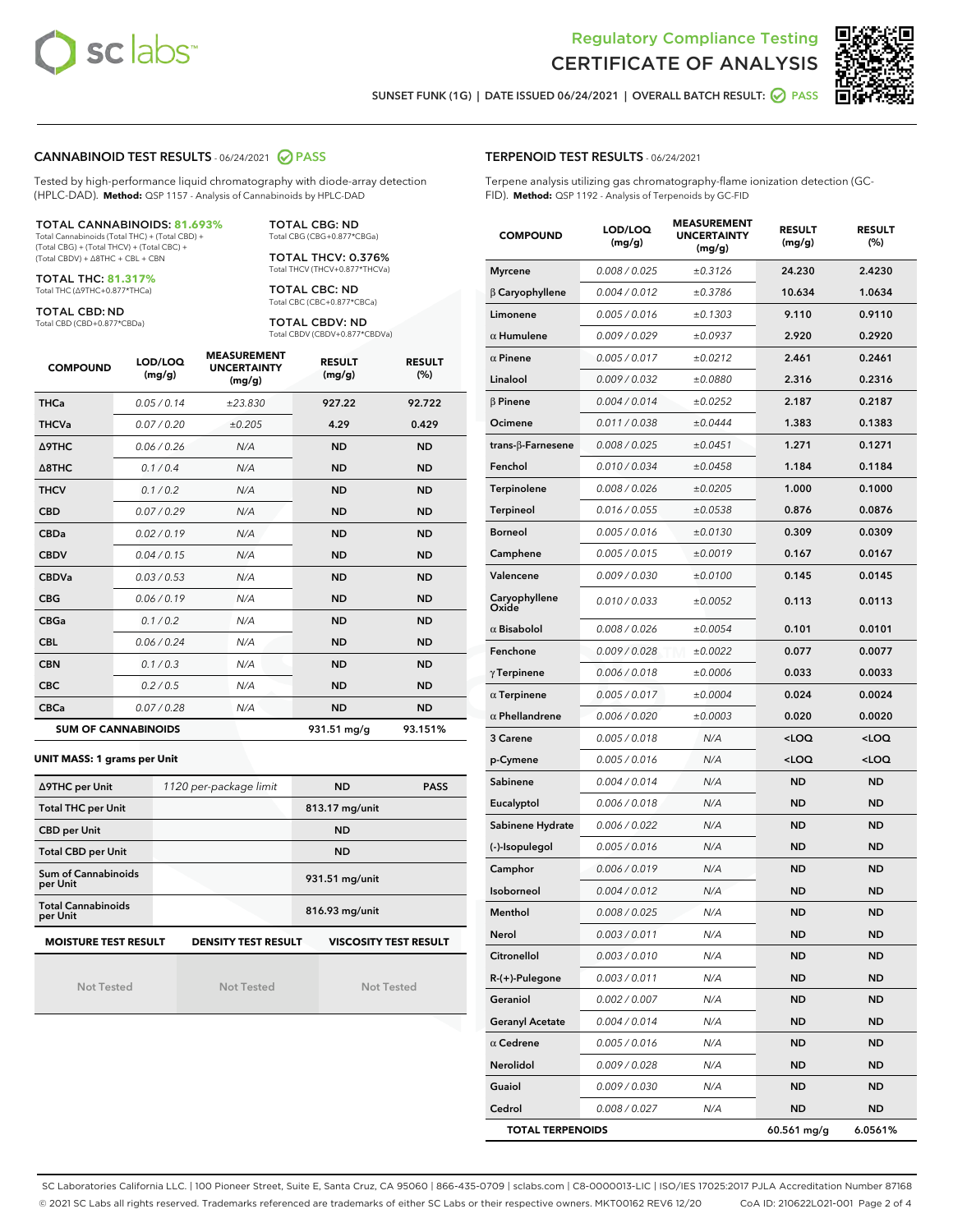



SUNSET FUNK (1G) | DATE ISSUED 06/24/2021 | OVERALL BATCH RESULT:  $\bigcirc$  PASS

#### CATEGORY 1 PESTICIDE TEST RESULTS - 06/23/2021 2 PASS

Pesticide and plant growth regulator analysis utilizing high-performance liquid chromatography-mass spectrometry (HPLC-MS) or gas chromatography-mass spectrometry (GC-MS). \*GC-MS utilized where indicated. **Method:** QSP 1212 - Analysis of Pesticides and Mycotoxins by LC-MS or QSP 1213 - Analysis of Pesticides by GC-MS

| <b>COMPOUND</b>             | LOD/LOQ<br>$(\mu g/g)$ | <b>ACTION</b><br><b>LIMIT</b><br>$(\mu g/g)$ | <b>MEASUREMENT</b><br><b>UNCERTAINTY</b><br>$(\mu g/g)$ | <b>RESULT</b><br>$(\mu g/g)$ | <b>RESULT</b> |
|-----------------------------|------------------------|----------------------------------------------|---------------------------------------------------------|------------------------------|---------------|
| Aldicarb                    | 0.03/0.08              | $>$ LOD                                      | N/A                                                     | <b>ND</b>                    | <b>PASS</b>   |
| Carbofuran                  | 0.02 / 0.05            | $\ge$ LOD                                    | N/A                                                     | <b>ND</b>                    | <b>PASS</b>   |
| Chlordane*                  | 0.03/0.08              | $>$ LOD                                      | N/A                                                     | <b>ND</b>                    | <b>PASS</b>   |
| Chlorfenapyr*               | 0.03/0.10              | $\ge$ LOD                                    | N/A                                                     | <b>ND</b>                    | <b>PASS</b>   |
| Chlorpyrifos                | 0.02 / 0.06            | $\geq$ LOD                                   | N/A                                                     | <b>ND</b>                    | <b>PASS</b>   |
| Coumaphos                   | 0.02 / 0.07            | $\ge$ LOD                                    | N/A                                                     | <b>ND</b>                    | <b>PASS</b>   |
| Daminozide                  | 0.02 / 0.07            | $\ge$ LOD                                    | N/A                                                     | <b>ND</b>                    | <b>PASS</b>   |
| <b>DDVP</b><br>(Dichlorvos) | 0.03/0.09              | $\ge$ LOD                                    | N/A                                                     | <b>ND</b>                    | <b>PASS</b>   |
| <b>Dimethoate</b>           | 0.03/0.08              | $\ge$ LOD                                    | N/A                                                     | <b>ND</b>                    | <b>PASS</b>   |
| Ethoprop(hos)               | 0.03/0.10              | $\ge$ LOD                                    | N/A                                                     | <b>ND</b>                    | <b>PASS</b>   |
| Etofenprox                  | 0.02 / 0.06            | $\ge$ LOD                                    | N/A                                                     | <b>ND</b>                    | <b>PASS</b>   |
| Fenoxycarb                  | 0.03/0.08              | $\ge$ LOD                                    | N/A                                                     | <b>ND</b>                    | <b>PASS</b>   |
| Fipronil                    | 0.03/0.08              | $>$ LOD                                      | N/A                                                     | <b>ND</b>                    | <b>PASS</b>   |
| Imazalil                    | 0.02 / 0.06            | $>$ LOD                                      | N/A                                                     | <b>ND</b>                    | <b>PASS</b>   |
| <b>Methiocarb</b>           | 0.02 / 0.07            | $\ge$ LOD                                    | N/A                                                     | <b>ND</b>                    | <b>PASS</b>   |
| Methyl<br>parathion         | 0.03/0.10              | $\ge$ LOD                                    | N/A                                                     | <b>ND</b>                    | <b>PASS</b>   |
| <b>Mevinphos</b>            | 0.03/0.09              | $\ge$ LOD                                    | N/A                                                     | <b>ND</b>                    | <b>PASS</b>   |
| Paclobutrazol               | 0.02 / 0.05            | $>$ LOD                                      | N/A                                                     | <b>ND</b>                    | <b>PASS</b>   |
| Propoxur                    | 0.03/0.09              | $\ge$ LOD                                    | N/A                                                     | <b>ND</b>                    | <b>PASS</b>   |
| Spiroxamine                 | 0.03/0.08              | $\ge$ LOD                                    | N/A                                                     | <b>ND</b>                    | <b>PASS</b>   |
| Thiacloprid                 | 0.03/0.10              | $\ge$ LOD                                    | N/A                                                     | <b>ND</b>                    | <b>PASS</b>   |

#### CATEGORY 2 PESTICIDE TEST RESULTS - 06/23/2021 @ PASS

| <b>COMPOUND</b>          | LOD/LOQ<br>$(\mu g/g)$ | <b>ACTION</b><br><b>LIMIT</b><br>$(\mu g/g)$ | <b>MEASUREMENT</b><br><b>UNCERTAINTY</b><br>$(\mu g/g)$ | <b>RESULT</b><br>$(\mu g/g)$ | <b>RESULT</b> |
|--------------------------|------------------------|----------------------------------------------|---------------------------------------------------------|------------------------------|---------------|
| Abamectin                | 0.03/0.10              | 0.1                                          | N/A                                                     | <b>ND</b>                    | <b>PASS</b>   |
| Acephate                 | 0.02/0.07              | 0.1                                          | N/A                                                     | <b>ND</b>                    | <b>PASS</b>   |
| Acequinocyl              | 0.02/0.07              | 0.1                                          | N/A                                                     | <b>ND</b>                    | <b>PASS</b>   |
| Acetamiprid              | 0.02/0.05              | 0.1                                          | N/A                                                     | <b>ND</b>                    | <b>PASS</b>   |
| Azoxystrobin             | 0 02 / 0 07            | 0.1                                          | N/A                                                     | <b>ND</b>                    | <b>PASS</b>   |
| <b>Bifenazate</b>        | 0.01/0.04              | 0.1                                          | N/A                                                     | <b>ND</b>                    | <b>PASS</b>   |
| <b>Bifenthrin</b>        | 0.02 / 0.05            | 3                                            | N/A                                                     | <b>ND</b>                    | <b>PASS</b>   |
| <b>Boscalid</b>          | 0.03/0.09              | 0.1                                          | N/A                                                     | <b>ND</b>                    | <b>PASS</b>   |
| Captan                   | 0.19/0.57              | 0.7                                          | N/A                                                     | <b>ND</b>                    | <b>PASS</b>   |
| Carbaryl                 | 0.02/0.06              | 0.5                                          | N/A                                                     | <b>ND</b>                    | <b>PASS</b>   |
| Chlorantranilip-<br>role | 0.04/0.12              | 10                                           | N/A                                                     | <b>ND</b>                    | <b>PASS</b>   |
| Clofentezine             | 0.03/0.09              | 0.1                                          | N/A                                                     | <b>ND</b>                    | <b>PASS</b>   |

#### CATEGORY 2 PESTICIDE TEST RESULTS - 06/23/2021 continued

| <b>COMPOUND</b>               | LOD/LOQ<br>(µg/g) | <b>ACTION</b><br><b>LIMIT</b><br>$(\mu g/g)$ | <b>MEASUREMENT</b><br><b>UNCERTAINTY</b><br>$(\mu g/g)$ | <b>RESULT</b><br>(µg/g) | <b>RESULT</b> |
|-------------------------------|-------------------|----------------------------------------------|---------------------------------------------------------|-------------------------|---------------|
| Cyfluthrin                    | 0.12 / 0.38       | $\overline{c}$                               | N/A                                                     | ND                      | <b>PASS</b>   |
| Cypermethrin                  | 0.11 / 0.32       | $\mathcal{I}$                                | N/A                                                     | ND                      | <b>PASS</b>   |
| <b>Diazinon</b>               | 0.02 / 0.05       | 0.1                                          | N/A                                                     | <b>ND</b>               | <b>PASS</b>   |
| Dimethomorph                  | 0.03 / 0.09       | 2                                            | N/A                                                     | ND                      | <b>PASS</b>   |
| Etoxazole                     | 0.02 / 0.06       | 0.1                                          | N/A                                                     | ND                      | <b>PASS</b>   |
| Fenhexamid                    | 0.03 / 0.09       | 0.1                                          | N/A                                                     | ND                      | <b>PASS</b>   |
| Fenpyroximate                 | 0.02 / 0.06       | 0.1                                          | N/A                                                     | <b>ND</b>               | <b>PASS</b>   |
| Flonicamid                    | 0.03 / 0.10       | 0.1                                          | N/A                                                     | ND                      | <b>PASS</b>   |
| Fludioxonil                   | 0.03 / 0.10       | 0.1                                          | N/A                                                     | ND                      | <b>PASS</b>   |
| Hexythiazox                   | 0.02 / 0.07       | 0.1                                          | N/A                                                     | ND                      | <b>PASS</b>   |
| Imidacloprid                  | 0.04 / 0.11       | 5                                            | N/A                                                     | ND                      | <b>PASS</b>   |
| Kresoxim-methyl               | 0.02 / 0.07       | 0.1                                          | N/A                                                     | ND                      | <b>PASS</b>   |
| Malathion                     | 0.03 / 0.09       | 0.5                                          | N/A                                                     | <b>ND</b>               | <b>PASS</b>   |
| Metalaxyl                     | 0.02 / 0.07       | $\overline{c}$                               | N/A                                                     | ND                      | <b>PASS</b>   |
| Methomyl                      | 0.03 / 0.10       | 1                                            | N/A                                                     | ND                      | <b>PASS</b>   |
| Myclobutanil                  | 0.03 / 0.09       | 0.1                                          | N/A                                                     | <b>ND</b>               | <b>PASS</b>   |
| Naled                         | 0.02 / 0.07       | 0.1                                          | N/A                                                     | ND                      | <b>PASS</b>   |
| Oxamyl                        | 0.04 / 0.11       | 0.5                                          | N/A                                                     | ND                      | <b>PASS</b>   |
| Pentachloronitro-<br>benzene* | 0.03 / 0.09       | 0.1                                          | N/A                                                     | ND                      | <b>PASS</b>   |
| Permethrin                    | 0.04 / 0.12       | 0.5                                          | N/A                                                     | ND                      | <b>PASS</b>   |
| Phosmet                       | 0.03 / 0.10       | 0.1                                          | N/A                                                     | ND                      | <b>PASS</b>   |
| Piperonylbu-<br>toxide        | 0.02 / 0.07       | 3                                            | N/A                                                     | ND                      | <b>PASS</b>   |
| Prallethrin                   | 0.03 / 0.08       | 0.1                                          | N/A                                                     | ND                      | <b>PASS</b>   |
| Propiconazole                 | 0.02 / 0.07       | 0.1                                          | N/A                                                     | ND                      | <b>PASS</b>   |
| Pyrethrins                    | 0.04 / 0.12       | 0.5                                          | N/A                                                     | ND                      | <b>PASS</b>   |
| Pyridaben                     | 0.02 / 0.07       | 0.1                                          | N/A                                                     | <b>ND</b>               | <b>PASS</b>   |
| Spinetoram                    | 0.02 / 0.07       | 0.1                                          | N/A                                                     | ND                      | <b>PASS</b>   |
| Spinosad                      | 0.02 / 0.07       | 0.1                                          | N/A                                                     | ND                      | <b>PASS</b>   |
| Spiromesifen                  | 0.02 / 0.05       | 0.1                                          | N/A                                                     | <b>ND</b>               | <b>PASS</b>   |
| Spirotetramat                 | 0.02 / 0.06       | 0.1                                          | N/A                                                     | ND                      | <b>PASS</b>   |
| Tebuconazole                  | 0.02 / 0.07       | 0.1                                          | N/A                                                     | ND                      | <b>PASS</b>   |
| Thiamethoxam                  | 0.03 / 0.10       | 5                                            | N/A                                                     | <b>ND</b>               | <b>PASS</b>   |
| Trifloxystrobin               | 0.03 / 0.08       | 0.1                                          | N/A                                                     | <b>ND</b>               | <b>PASS</b>   |

SC Laboratories California LLC. | 100 Pioneer Street, Suite E, Santa Cruz, CA 95060 | 866-435-0709 | sclabs.com | C8-0000013-LIC | ISO/IES 17025:2017 PJLA Accreditation Number 87168 © 2021 SC Labs all rights reserved. Trademarks referenced are trademarks of either SC Labs or their respective owners. MKT00162 REV6 12/20 CoA ID: 210622L021-001 Page 3 of 4